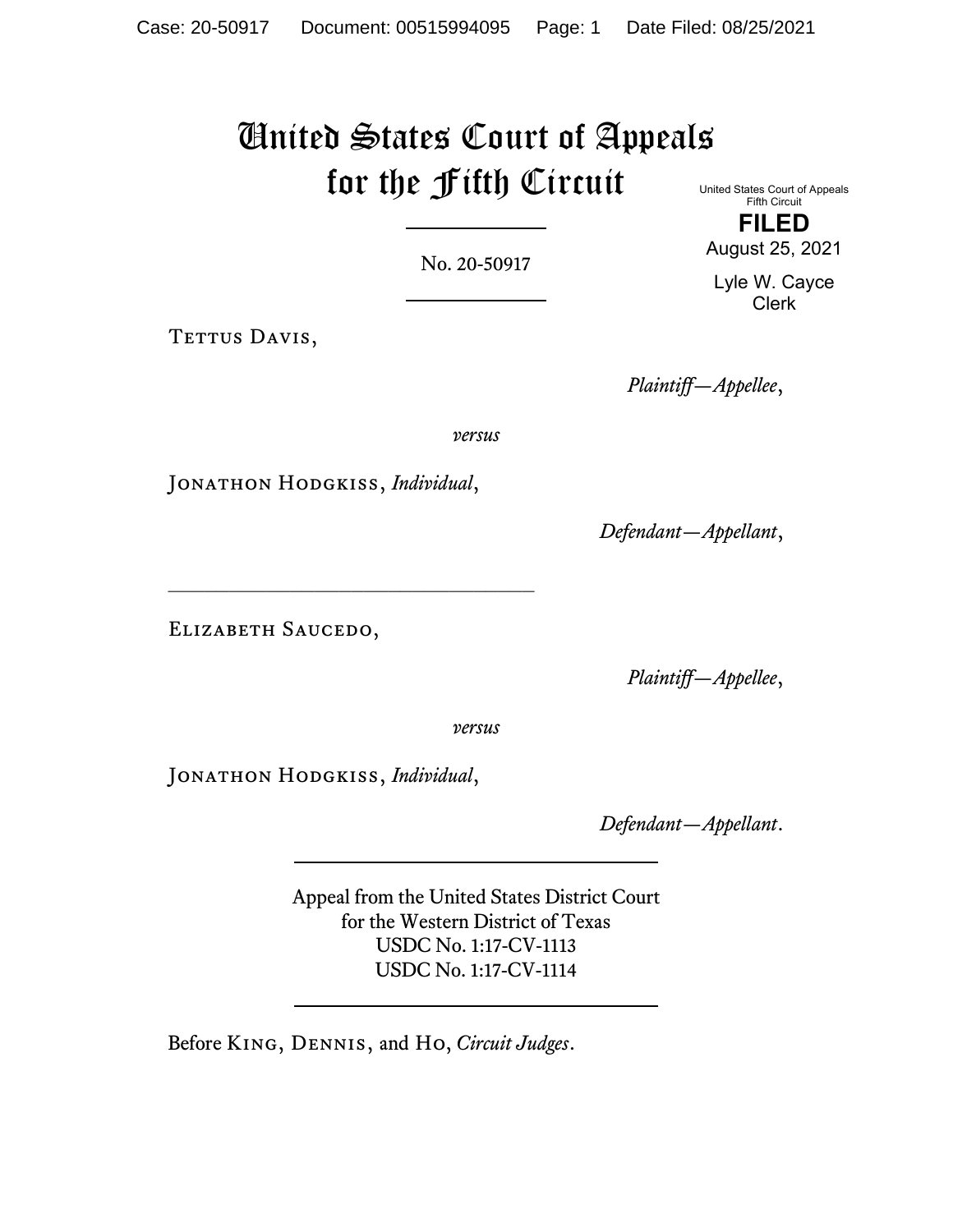## PER CURIAM:

This is a consolidated civil rights action, in which plaintiffs-appellees allege that defendant-appellant Sergeant Jonathon Hodgkiss violated their Fourth Amendment rights by using false statements to secure a search warrant. Hodgkiss now appeals the lower court's denial of qualified immunity. For the reasons that follow, we REVERSE and RENDER summary judgment in favor of Hodgkiss.

## **I.**

Many of the relevant facts in this case are in dispute. However, as is explained in greater detail *infra*, the posture of this interlocutory appeal requires that we "accept the truth of the plaintiffs' summary judgment evidence" and deprives us of jurisdiction to "review the genuineness of [the] factual disputes that precluded summary judgment in the district court." *Kinney v. Weaver*, 367 F.3d 337, 341 (5th Cir. 2004) (en banc). Indeed, "[w]here factual disputes exist in an interlocutory appeal asserting qualified immunity, we accept the plaintiffs' version of the facts as true." *Id.* at 348.

The case arises out of a criminal investigation into plaintiffs-appellees Elizabeth Saucedo and Tettus Davis by detectives of the Williamson County Sheriff's Office. Defendant-appellant Sergeant Jonathon Hodgkiss claims that he and Detective Jorian Guinn interviewed a source of information ("SOI") in March of 2015 and alleges that the SOI revealed information about illegal activities involving Davis. Hodgkiss contends that, after a recorded interview, the detectives and the SOI drove through Georgetown while the SOI provided additional information. In particular, the SOI allegedly identified the house—Saucedo's residence—from which Davis conducted illegal activities, including dealing narcotics. Plaintiffs dispute that this drive with the SOI ever occurred and emphasize that the recording of the interview does not include the statements implicating Davis as a drug dealer.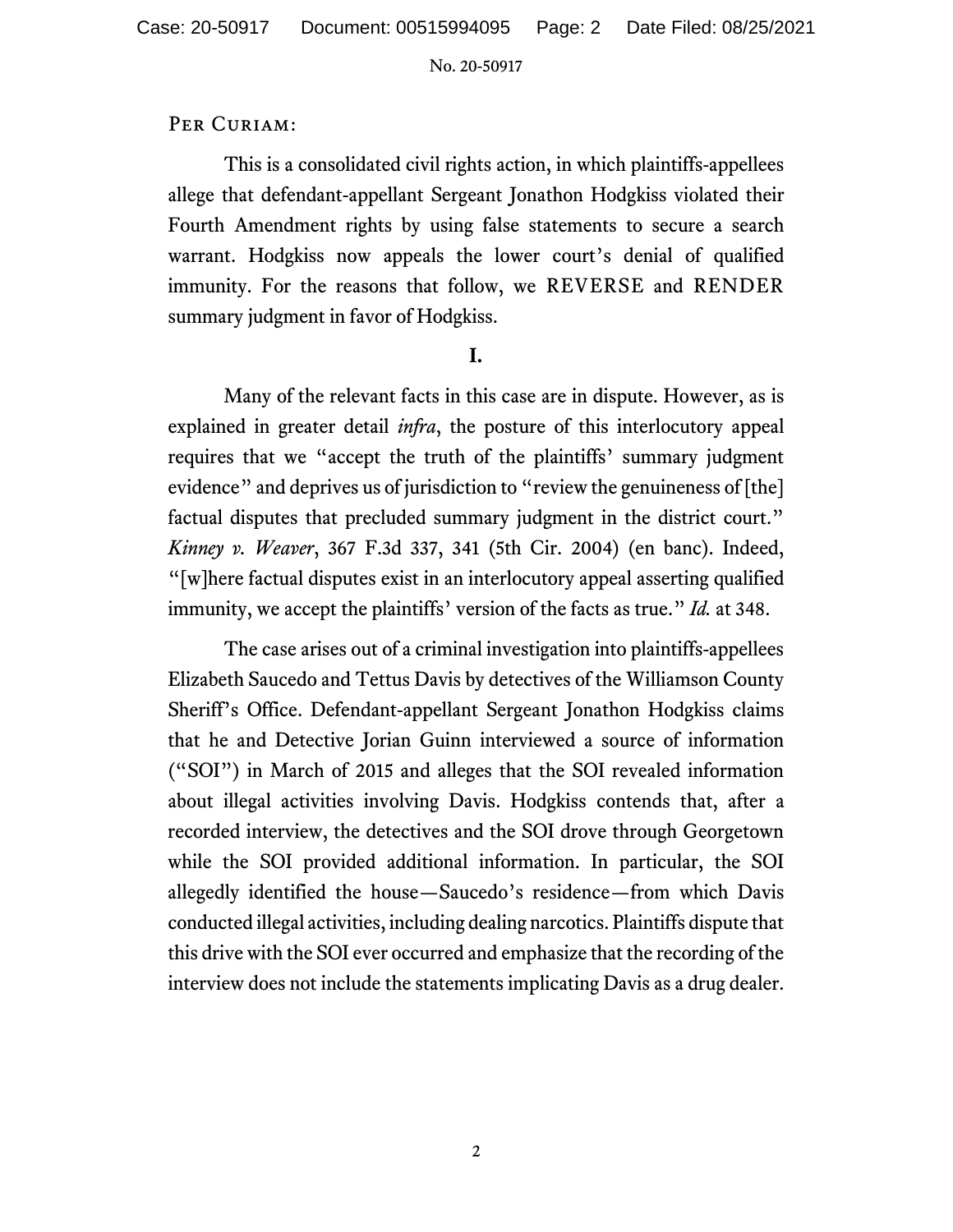Beyond the information allegedly provided by the SOI, Hodgkiss also learned from other Williamson County deputies that the Saucedo residence was a "suspected drug distribution house due to high traffic going to and coming from the location." Surveillance was conducted at the residence, and Davis was observed there "on numerous occasions" and was seen driving a tan Buick sedan. "[B]ehavior consistent with drug sales" was also observed. A "trash run" was conducted at the residence on June 9, 2015, during which detectives recovered, *inter alia*, plastic baggies containing marijuana residue and cocaine and mail addressed to Saucedo.

Hodgkiss eventually prepared an affidavit for a search warrant of the Saucedo residence, which was signed by Williamson County District Court Judge King in June 2015. The warrant was executed on June 11, 2015, and Davis and Saucedo were subsequently arrested and charged with drug offenses. However, in May of 2016, a district court judge found that there was no probable cause for the search warrant and granted a motion to suppress all evidence obtained as a result of the search. Specifically, the judge concluded that the recording of Hodgkiss's interview with the SOI did not reflect the information that Hodgkiss claimed to have received from the SOI in his affidavit. Soon thereafter, the State moved to dismiss all charges against Davis and Saucedo.

In November of 2017, Davis and Saucedo each individually filed suit against Hodgkiss for wrongful arrest and malicious prosecution under 42 U.S.C. § 1983. These actions were consolidated for all purposes on September 11, 2018. The case was then reassigned, by consent of the parties, to United States Magistrate Judge Mark Lane on August 8, 2019.

On October 15, 2020, the Magistrate Judge denied Hodgkiss's motion for summary judgment, which was based, in relevant part, on qualified immunity. The Magistrate found that Davis and Saucedo had only pled facts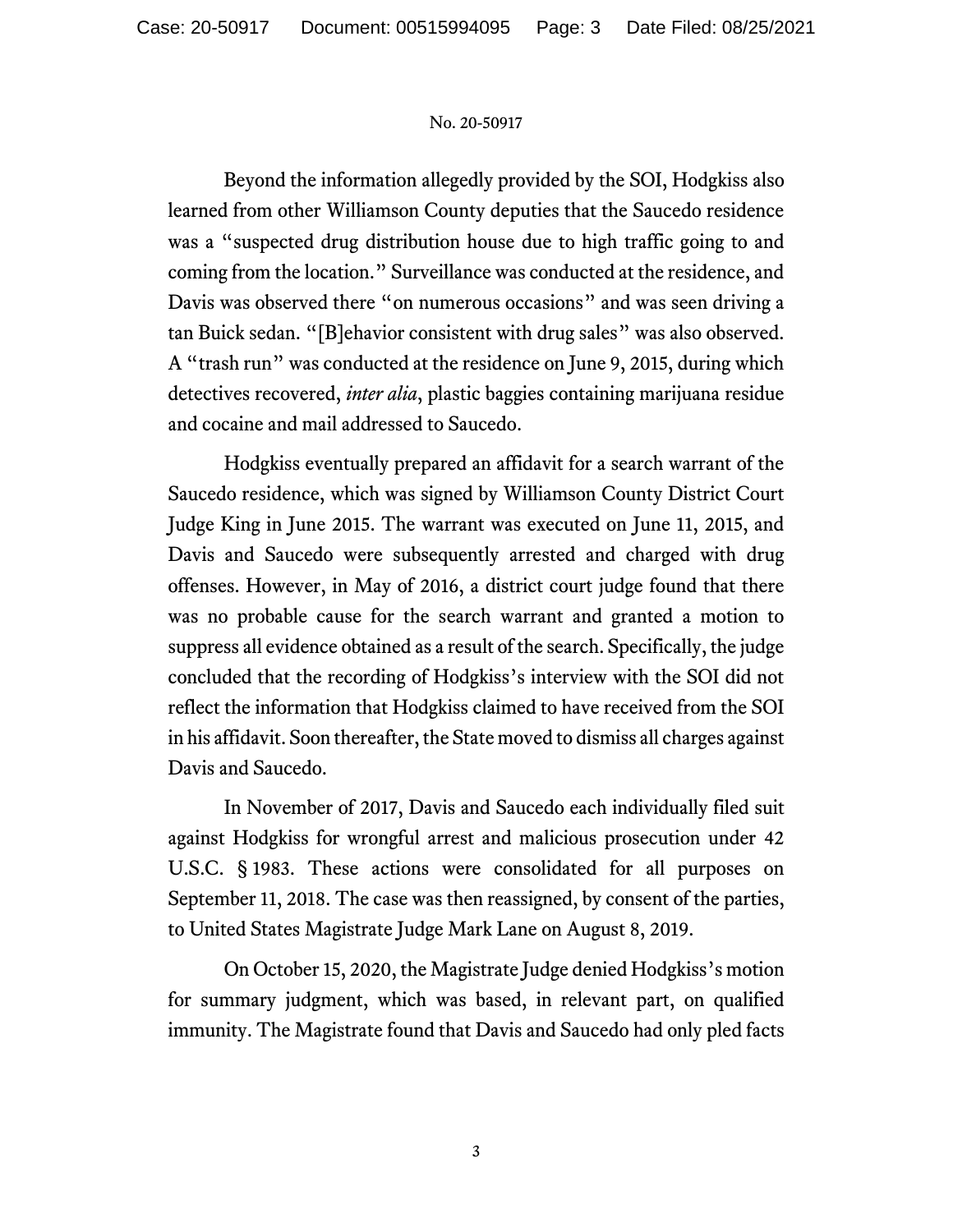"giving rise to one legally cognizable claim"—a claim under *Franks v*. *Delaware*, 438 U.S. 154 (1978), based on Hodgkiss allegedly making false statements in his affidavit. With regard to that single claim, the Magistrate concluded both that (1) there was an issue of material fact as to whether Hodgkiss recklessly, knowingly, or intentionally made material misstatements and (2) an affidavit without those misstatements would not have shown probable cause to search the Saucedo residence. The Magistrate Judge thus denied Hodgkiss's qualified immunity defense. This interlocutory appeal by Hodgkiss followed.

## **II.**

It is necessary first to define the scope of our jurisdiction in this interlocutory appeal. We may exercise jurisdiction over an interlocutory appeal of a denial of summary judgment based on qualified immunity only "to the extent that the denial of summary judgment turns on an issue of law." *Hogan v. Cunningham*, 722 F.3d 725, 730 (5th Cir. 2013) (quoting *Juarez v. Aguilar*, 666 F.3d 325, 331 (5th Cir. 2011)) (cleaned up). Indeed, "[w]henever the district court denies an official's motion for summary judgment predicated upon qualified immunity, the district court can be thought of as making two distinct determinations, even if only implicitly." *Kinney*, 367 F.3d at 346. The first such determination is "that a certain course of conduct would, as a matter of law, be objectively unreasonable in light of clearly established law." *Id.* The second is "that a genuine issue of fact exists regarding whether the defendant(s) did, in fact, engage in such conduct." *Id.* We lack jurisdiction to "review conclusions of the *second* type on interlocutory appeal." *Id.* (emphasis in original). Put another way, we lack jurisdiction to hear challenges to "the district court's assessments regarding the sufficiency of the evidence." *Id.* at 347. However, we may consider the "purely legal question" of "whether a given course of conduct would be objectively unreasonable in light of clearly established law." *Id.*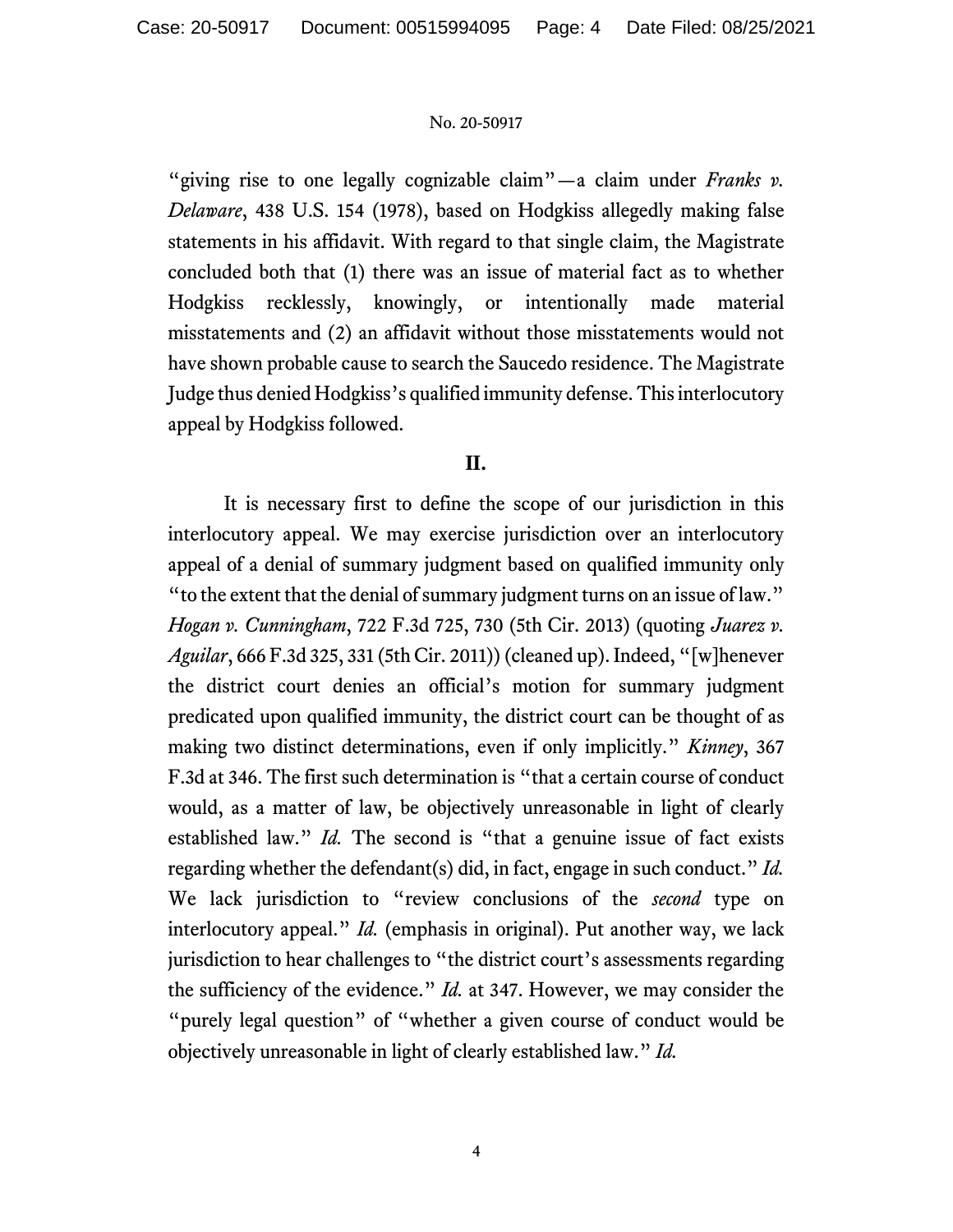The qualified immunity inquiry includes two prongs: (1) "whether the officer's alleged conduct has violated a federal right" and (2) "whether the right in question was 'clearly established' at the time of the alleged violation, such that the officer was on notice of the unlawfulness of his or her conduct." *Cole v. Carson*, 935 F.3d 444, 451 (5th Cir. 2019) (en banc), *cert. denied sub nom.*, *Hunter v. Cole*, 141 S. Ct. 111 (2020). The officer will be entitled to qualified immunity if no constitutional violation occurred or if the conduct "did not violate law clearly established at the time." *Id.* We have the "discretion to decide which prong of the qualified-immunity analysis to address first." *Morgan v. Swanson*, 659 F.3d 359, 371 (5th Cir. 2011) (en banc) (citing *Pearson v. Callahan*, 555 U.S. 223, 236 (2009)). Again, in reviewing the district court's determinations on these two prongs, we "lack jurisdiction to resolve the genuineness of any factual disputes" and may only consider "whether the district court erred in assessing the legal significance of the conduct that the district court deemed sufficiently supported for purposes of summary judgment." *Cole*, 935 F.3d at 452 (quoting *Trent v. Wade*, 776 F.3d 368, 376 (5th Cir. 2015)).

## **III.**

We focus our discussion on the first prong of the qualified immunity analysis—whether Hodgkiss's alleged conduct violated a federal right. Plaintiffs have alleged a violation of their Fourth Amendment right, recognized by the Supreme Court in *Franks v. Delaware*, to be free from search pursuant to a warrant that lacks probable cause due to knowing or reckless misstatements. 438 U.S. at 155–56.

To prove such a claim under *Franks*, plaintiffs must show that (1) the affidavit supporting a warrant contained false statements or material omissions; (2) the affiant made such false statements or omissions knowingly and intentionally, or with reckless disregard for the truth; and (3) the false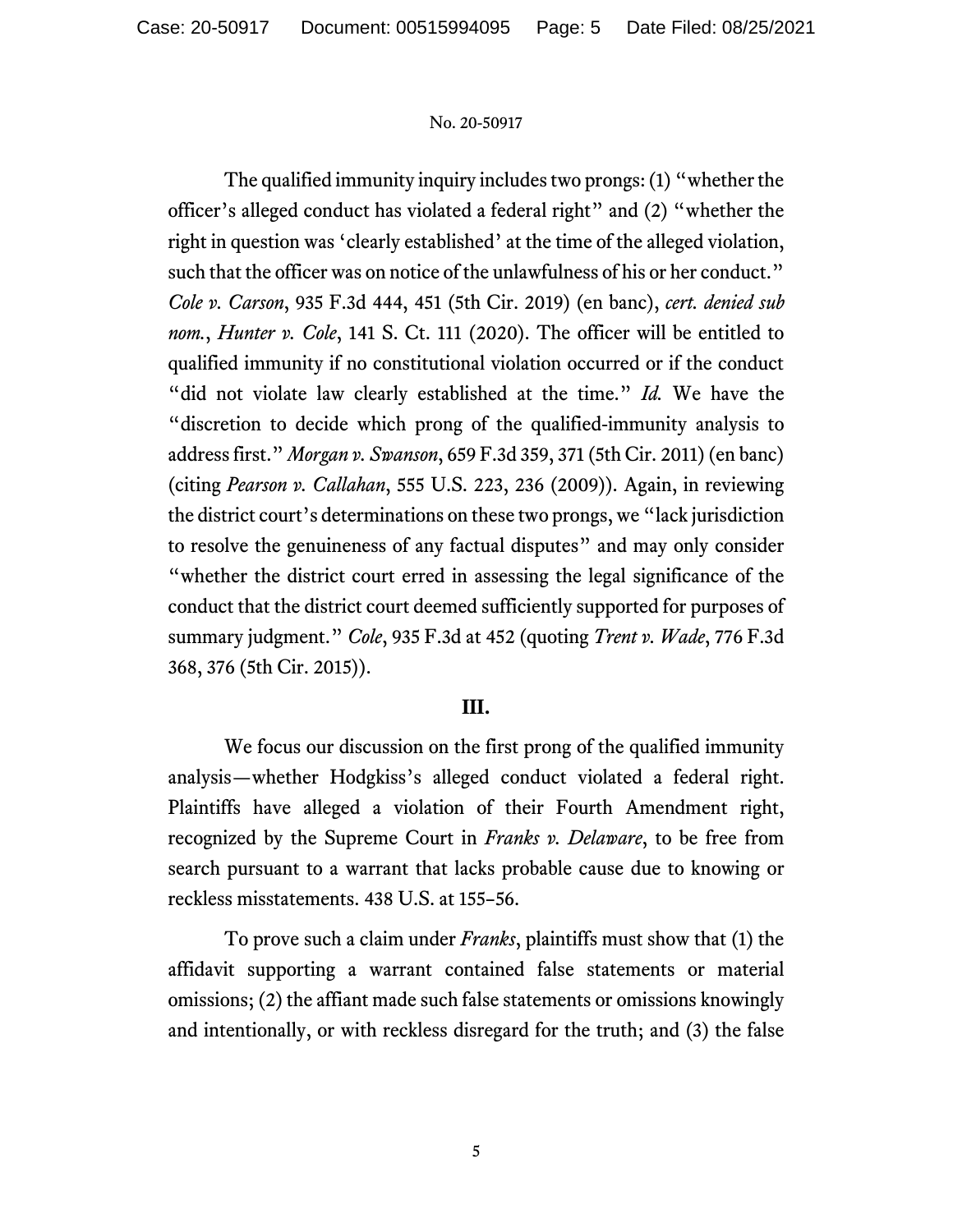statements or material omissions were necessary to the finding of probable cause. *See United States v. Kendrick*, 980 F.3d 432, 440 (5th Cir. 2020) (citing *United States v. Ortega*, 854 F.3d 818, 826 (5th Cir. 2017)); *Franks*, 438 U.S. at 155-56. As to the final element, falsehoods will be deemed necessary to the finding of probable cause if the affidavit, "with the . . . false material set to one side," is "insufficient to establish probable cause." *Franks*, 438 U.S. at 156.

Each of the three elements is at issue in this case. The Magistrate Judge found that issues of material fact precluded summary judgment on the first and second elements, and we may not "resolve the genuineness of [those] factual disputes." *Cole*, 935 F.3d at 452 (quoting *Trent*, 776 F.3d at 376). However, as detailed above, the remaining question is whether, "if the false statement is excised, . . . the remaining content in the affidavit fail[s] to establish probable cause." *Kendrick*, 980 F.3d at 440 (quoting *Ortega*, 854 F.3d at 826). And the "ultimate determination of probable cause . . . is a question of law." *United States v. Ho*, 94 F.3d 932, 936 (5th Cir. 1996). "In determining whether probable cause exists without the false statements," we must make "a practical, common-sense decision as to whether, given all the circumstances set forth in the affidavit [minus the alleged misstatements], there is a fair probability that contraband or evidence of a crime will be found in a particular place." *United States v. Froman*, 355 F.3d 882, 889 (5th Cir. 2004) (alteration in original) (quoting *United States v. Byrd*, 31 F.3d 1329, 1340 (5th Cir. 1994)).

The Magistrate Judge concluded that the remaining content in the affidavit was not sufficient to establish probable cause. We disagree.

The Magistrate identified that remaining content as follows: patrol deputies believed that the Saucedo residence was a suspected drug house and that Davis and Saucedo together transported marijuana and other narcotics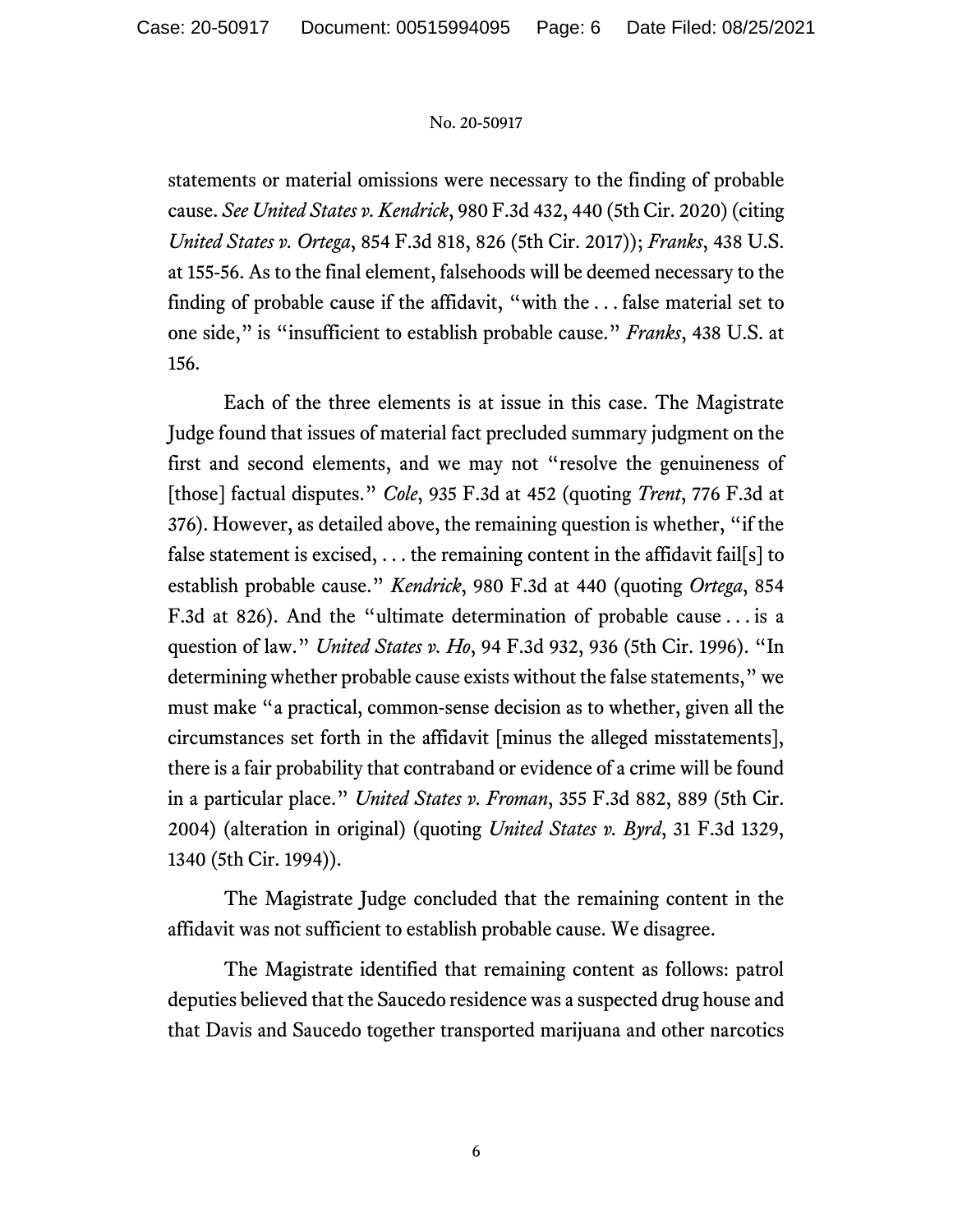to and from the residence; patrol deputies routinely observed plaintiffs leave the residence and return after short periods of time and saw multiple vehicles stop at the residence and briefly meet Davis in the street; Davis was routinely observed driving his car around the city and meeting individuals for short periods of time at various locations; Davis was pulled over in April of 2015, and officers located a "medium sized box that contained marijuana residue" and a large amount of currency "in small denominations"; and Davis was observed meeting with an individual who was then on parole for a felony drug conviction. Finally, the June 2015 trash run uncovered plastic baggies containing a substance that field-tested positive for cocaine, plastic baggies containing marijuana residue, mail addressed to Saucedo, Swisher Sweet cigars, and loose tobacco. The affidavit also recounts Davis's criminal history, which includes multiple narcotics convictions.

We have previously found probable cause based on similar facts. In *United States v. Sibley*, we held that a supporting affidavit based largely on a single trash run sufficiently connected the defendant to the apartment and "the apartment and its occupants to prior drug activity." 448 F.3d 754, 758 (5th Cir. 2006). In that case, the affidavit stated that law enforcement had received information that the apartment's occupants were dealing in drugs, garbage bags were observed being taken to the dumpster by an occupant, and marijuana was found in the bags following a trash run. *Id.*

Here, even after setting aside the allegedly false statements, there are similar facts set forth in the affidavit that establish probable cause to search the Saucedo residence. Notwithstanding the fact that only a single trash run was conducted, the evidence uncovered connected the trash bags and their contents to the Saucedo residence. Those contents included over twenty plastic baggies, many of which tested positive for narcotics. That is in addition to Davis's criminal history of engaging in drug activity, the information received from deputies about plaintiffs' suspected involvement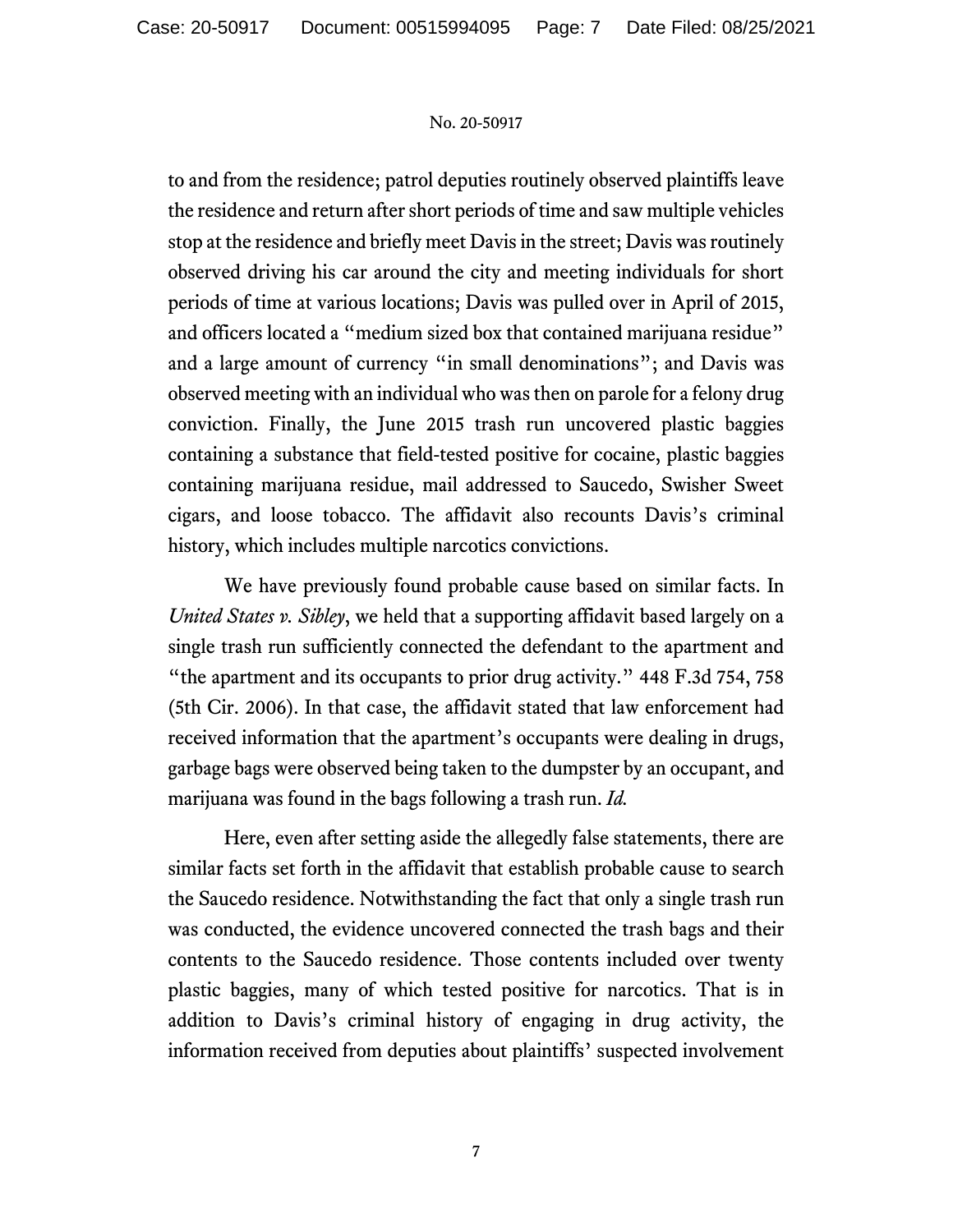in drug dealing, the suspicious behavior observed at the residence, and the drugs uncovered in the vehicle which Davis drove to and from the residence. Such evidence is sufficient to support probable cause.[1](#page-7-0) *See, e.g.*, *United States v. Sauls*, 192 F. App'x 298, 300 (5th Cir. 2006) ("[The defendant's] arrest three months earlier in the same car that was registered to a resident at [the residence] was sufficient to connect him to that residence," and "[the defendant's] prior arrests on narcotics violations and the evidence discovered in the curbside garbage were sufficient to support a reasonable belief that contraband would be found inside the residence."); *United States v. Reinholz*, 245 F.3d 765, 776 (8th Cir. 2001) (holding that drug paraphernalia and syringes with drug residue found in a single trash run, coupled with occupant's prior drug conviction, was sufficient to establish probable cause for search warrant), *cert. denied*, 534 U.S. 896 (2001).

Accordingly, we find that, with the allegedly "false statement[s]... excised," the affidavit's remaining content is enough to establish probable cause. *Kendrick*, 980 F.3d at 440 (quoting *Ortega*, 854 F.3d at 826). We thus conclude that Hodgkiss is entitled to summary judgment on plaintiffs' *Franks* claim as there was no constitutional violation.

<span id="page-7-0"></span><sup>&</sup>lt;sup>1</sup> Indeed, though plaintiffs cite a Sixth Circuit opinion holding that a single trash run is not enough, alone, to support probable cause, that same opinion emphasized that the defendant's history of drug charges had been excluded from the supporting affidavit. *See United States v. Abernathy*, 843 F.3d 243, 248 (6th Cir. 2016). Without that "critical missing ingredient," the court held that the remining evidence gathered in the trash run was not enough to support probable cause. *Id.* at 255. We need not decide whether a single trash run may establish probable cause by itself because there are more supporting facts set forth in the affidavit at issue here.